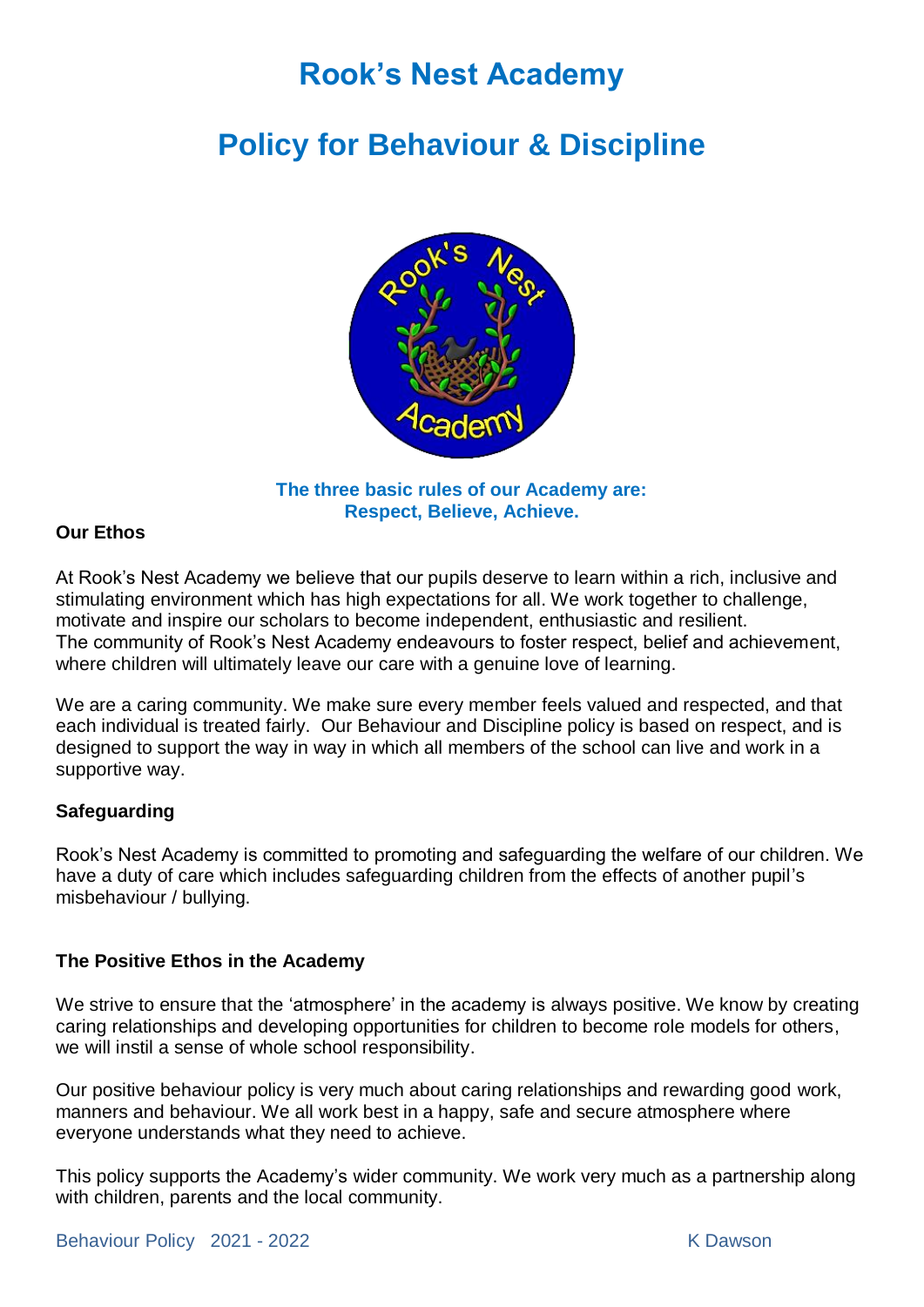## **Early Years Foundation Stage**

In EYFS we promote positive behaviour through the use of our 'smiley face chart'. All children start each day with their photo on GREEN smiley face because *it's good to be green.* Children aim to make good choices throughout the day and move up to the GOLD smiley face because *it's great to be gold.*

However, if children make the wrong choices they move down onto yellow sad face and then again onto red sad face. If on red face, then time out is expected. – 1 minute per year of age approx.

Children on red or yellow have to prove that they are worthy of moving back up to green before end of the day by making good choices. Childen who have made good choices are praised regularly .

# **Key Stage One and Key Stage 2**

The emphasis is very much on rewarding positive behaviour, setting good examples and providing role models for children to aspire to.

Our children take on the roles of Team Captains, Class Buddy, Class & School Council representatives, Playground Defenders, School Librarians and all children are members of their colour team. The children are very much involved with the day to day smooth running of school; they take pride in these positions and reaffirm the positive environment at Rook's Nest Academy.

Positive Behaviour Strategies include:

- Praise pupils who demonstrate examples of positive behaviour. Children who demonstrate examples of meeting weekly assembly themes or showing kindness to others can be given a courtesy leaf which will be read out in assembly and hung on the kindness tree.
- All staff to provide 'Team Points' which work towards an end of term treat for the winning colour team.
- Celebration assemblies will be held bi-weekly for each phase. A child will be chosen from each class as 'Scholar of the week'. The child's parents will be asked to addend the celebration assembly through a text.
- On the alternative weeks there will be a phase assembly where the children from each class will be nominated as Reader, Writer and Mathematician of the fortnight.
- Each week, the children who have received the greatest number of individual team points in their class, will be invited to the Head Teacher's tea party.
- Prominent displays will showcase examples of pupil work.
- Good work will be sent for the Headteacher to see.
- Yearly Headteacher's commendation and attendance assemblies for both KS1 & KS2.

#### **Behaviour Management**

All children are taught about the importance of complying with the Academy rules which are as follows:

- **Respect**
- **Believe**
- **Achieve**

Children will start each session on green. The Academy belief is that all children are allowed to make mistakes however these are learning opportunities and children must therefore improve on any negative behaviour's exhibited. After every session a child will go back to green. This gives them a fresh start and allows staff to track any patterns in behaviour.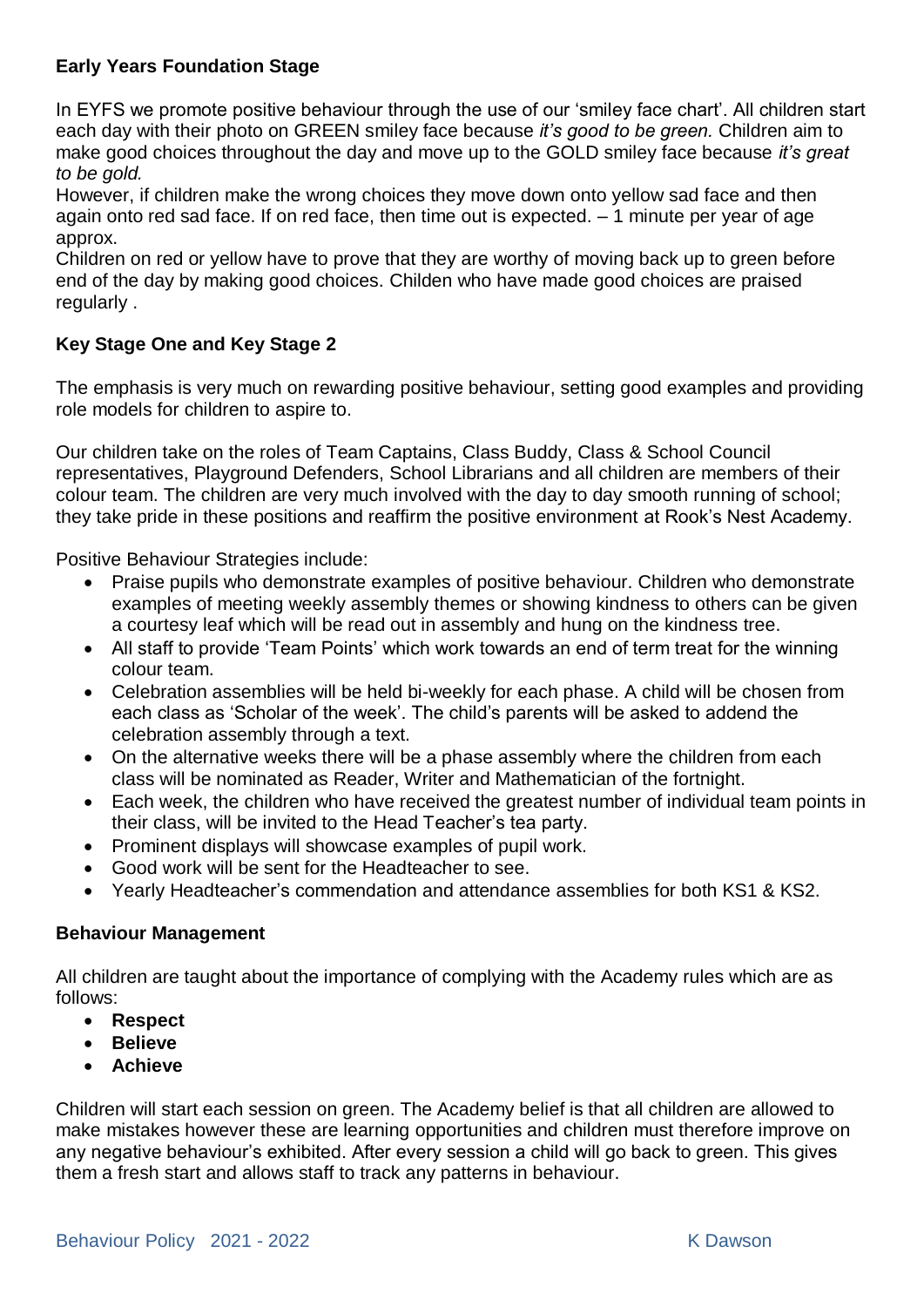An initial infringement of rules will be given a warning of standards of expectation and how their behaviours are negatively impacting on others. A repeat of behaviours will receive a visual indication that those behaviours must now cease or further consequences will be given by the movement of the child's name/photo moving to amber.

If a child is not complying with the Academy rules, once on amber, the response will be a conversation with a member or members of the Academy staff in the form of a serious reminder about appropriate behaviour and expectations. This non-compliance will result in a child's photo/name being moved to red for that session. Red behaviours will be followed by a phone call home.

If three red incidents occur over a half term, this will be recorded on the Academy Integris System. A meeting between the Class Teacher, Phase Lead and parents will be arranged. This may result in a behaviour action plan being devised as a short term measure to support the child.

Children who have difficulty making appropriate behaviour choices may be supported by the Learning Mentor which could involve the use of an Individual Behaviour Plan. Serious incidents where children have been positively handled and/or separated will be recorded on a Positive Handling Form. Other incidents (including Child Protection concerns) are recorded by the Inclusion Team. Individual Class teachers may keep a record of behaviour where appropriate.

This Academy has a **Zero tolerance** of:

- Serious physical or verbal abuse of children or adults including proven racial or homophobic abuse.
- Deliberate and dangerous actions.

These will be dealt with by the Senior Leadership Team, will involve parents and may lead to exclusions from the Academy

# **The Role of the Pastoral Team.**

The Pastoral Team advocates positive behaviour strategies both discretely and directly throughout the Academy. These high roles in school allows easy access for children, parents and staff to air their worries and concerns.

Incidents of poor behaviour at lunchtime will be passed on to the Pastoral Team who may make a record on Integris.

# **The Role of Lunchtime supervisors**

- To consistently apply the Academy Behaviour Policy.
- To encourage good behaviour through a positive attitude towards all children.
- To log instances of poor behaviour in a book which will be shared with, and returned to, the Pastoral Team. When needed behaviour to be reported directly to members of teaching staff as well.
- To use a range of strategies to help children reflect on instances of inappropriate behaviour.

### **The role of parents**

We recognise at the Academy that we are a powerful influence on the behaviour of children, but we also recognise that we must work in partnership with the home. Parents are encouraged to support and reinforce the Academy's ethos of respect. We work very hard to promote caring relationships between all individuals concerned with the Academy. We have recently introduced a home school agreement to Foundation Stage parents.

In order to maintain our high standards, it is expected that Parents will adhere to school policy and expectation. There are rare occasion where parents continually disregard school policy in areas such as their children's behaviour, bullying or non-compliance to uniform expectations. On these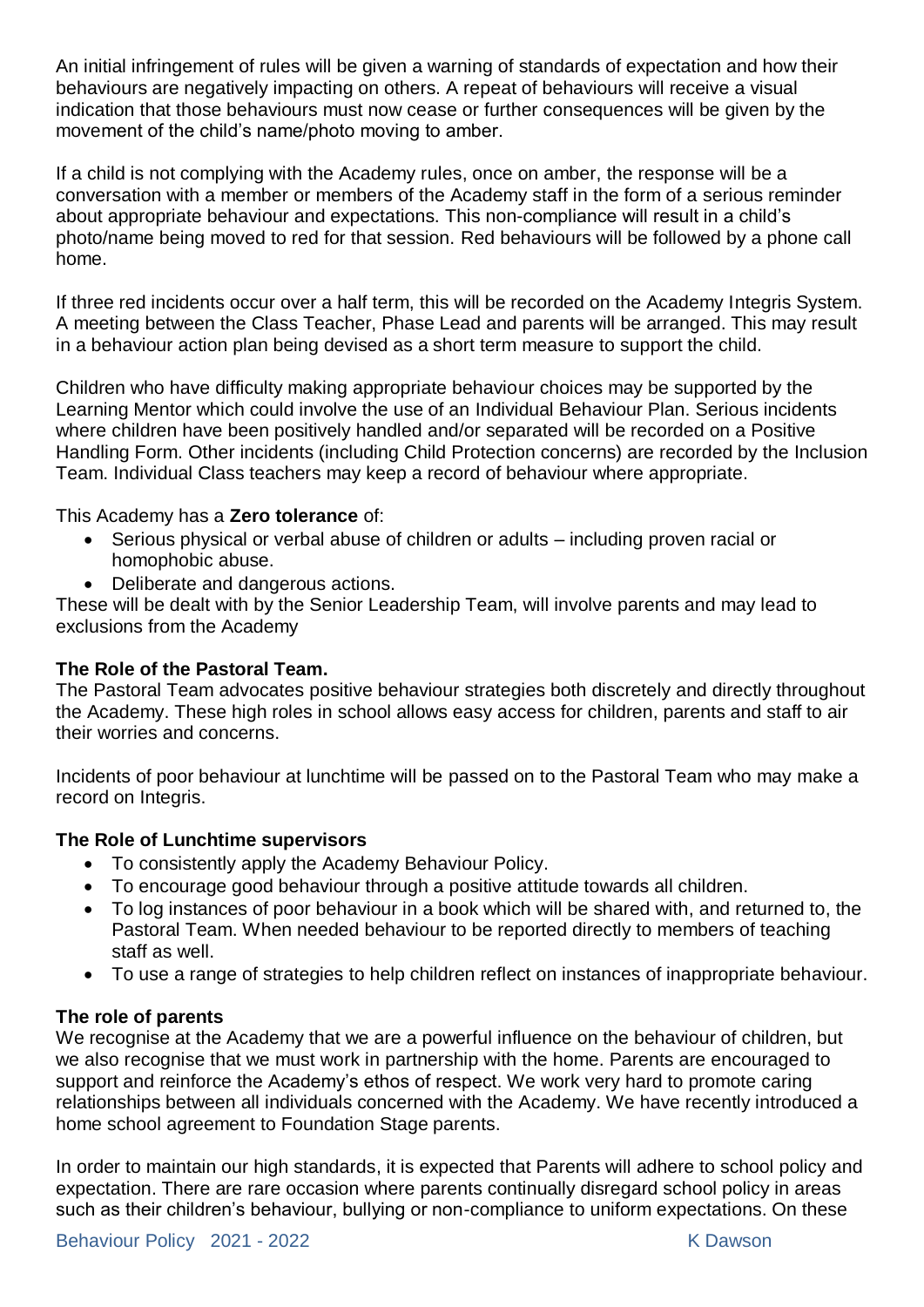such occasions it would be unfair to punish the child, therefore the Academy will impose sanctions (such as exclusion from the school premises) on the parents.

Parents who wish their children to be part of our academy, must therefore fully adhere to our carefully considered rules, expectations and polices. Those who feel unable to comply may feel alternative provision for their children is more appropriate.

## **The Role of the Governing Body**

The Governors play a key role in influencing the ethos of the Academy. This influence carries with it a responsibility to support the Headteacher and staff who are maintaining high standards of discipline. The Governing Body is responsible for reviewing the effectiveness of the behaviour and discipline policy.

# **Handling of Children**

Under section four of the Education Act 1997 and the additional section 5550A of the Education Act 1996 the clarification of the use of 'reasonable force' to restrain pupils within the Academy is outlined.

Positive handling techniques will be used if a child is deemed to be:

- A danger to self
- A danger to others
- A continuous disruption to whole class learning.

All academy staff are covered under these acts and can legally use 'reasonable' physical force in the circumstances outlined.

Additionally a number of Academy staff have been trained in 'Team Teach' – techniques used for the safe restraining of children.

### **ACES (Adverse Childhood Experiences)**

The academy recognises that a number of children may have diagnosed or undiagnosed **trauma** relating to adverse childhood experiences. Many of these children find it difficult to manage their own emotions and behaviour. Although the behaviour policy will still apply to these children, Support, interventions and therapy can be provided by the Pastoral team in school and outside agencies such as Future in Minds & CAMHS.

### **Bullying**

Bullying is always wrong - it damages individual children. Therefore, we at Rook's Nest do all we can to prevent it. The ethos of the school regards all incidents of bullying as unacceptable. At Rook's Nest we aim to produce a safe and secure environment where all can learn without anxiety. We aim to make the whole school community aware of our opposition to bullying, and we make clear each person's responsibilities with regard to the eradication of bullying in our school.

*Rook's Nest Academy has a separate Bullying Policy*.

# **Cyber Bullying**

Bullying and abuse through social media is an increasing problem in all areas of society. It is our aim to teach children how to make the right choices of how to deal with and what to do if cyber bullying becomes a problem. PHSE, RHSE & ICT programmes of study cover cyberbullying alongside whole school assemblies. West Yorkshire Police are also proactive in the school regularly delivering assemblies and providing the Academy with POLED (a crime awareness and citizenship scheme of work).

Behaviour Policy 2021 - 2022 K Dawson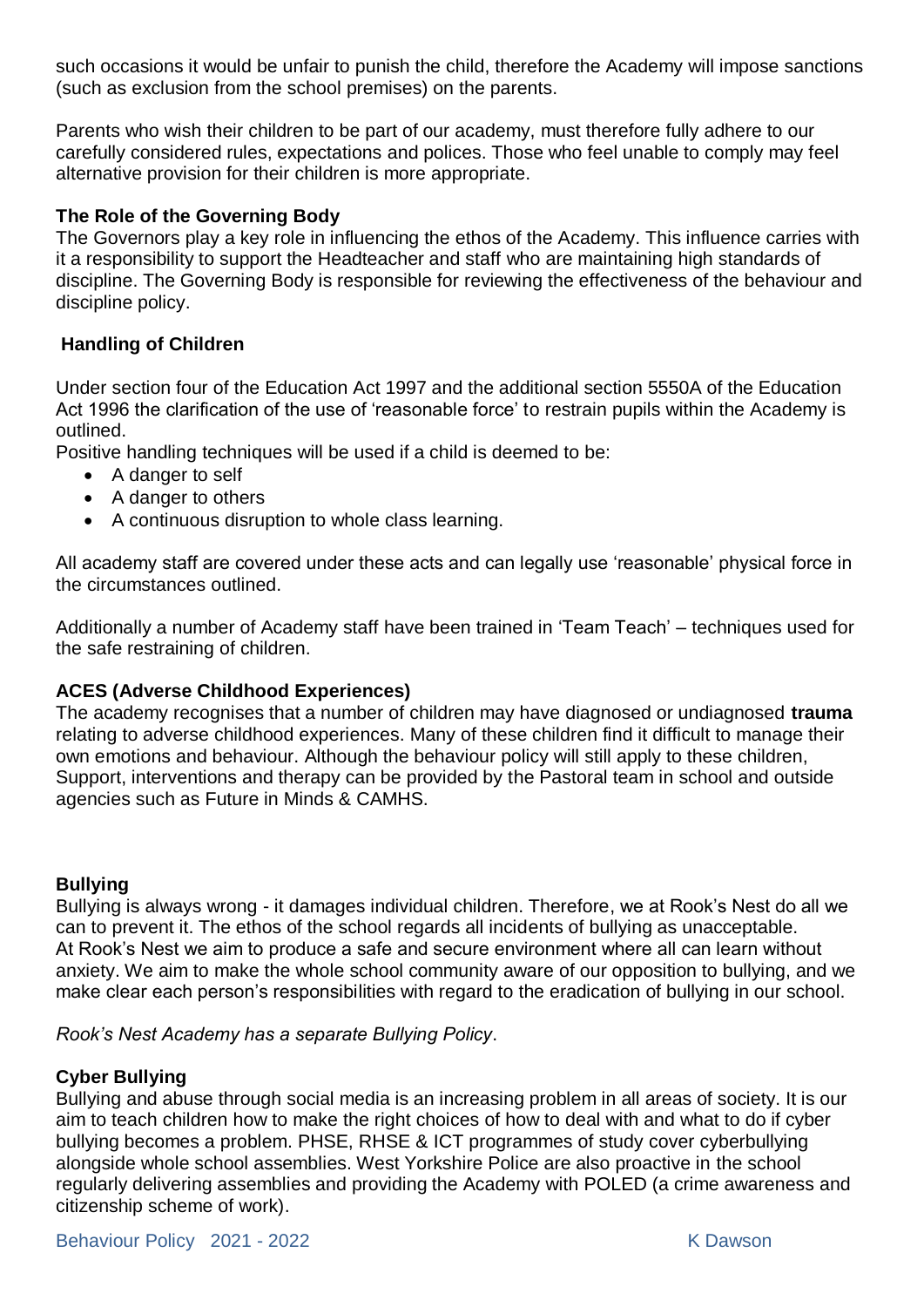Rook's Nest Academy has a separate Bullying Policy and E Safety policy.

## **Use of Mobile Phones and social media**

## *Children are not permitted mobile phones on academy premises.*

Many children, especially as they move into KS2 own mobile phones and use social media platforms. This has a potential to lead to problems including bullying and SVSH safeguarding concerns (see safeguarding policy). Through PHSE, assemblies and class discussions children will receive instruction on online safety as well as using such platforms respectfully and responsibly.

There are occasions when mobile phones and social media will be used in a negative way by pupils, which can lead to harm and embarrassment to other pupils. Although this often happens out of school hours, the academy will investigate. Parents will be informed and if required external agencies (including the police) will be contacted.

Only those KS2 children who walk home from school may bring a mobile phone. This must be handed into a staff member before school and returned at the end of the day. Phones must be switched off on school premises.

Children must not use or keep mobile phones on their person whilst in the academy.

#### **Racial Harassment**

All incidents must be taken seriously and, as with bullying, it must be made clear to pupils that such practices are unacceptable and will not be tolerated. All proven incidents of racial harassment must be reported to the Headteacher, and logged. As with bullying, racial harassment will be discussed during PHSE/RSHE and whole school assemblies.

(Incidents of racial harassment are as a matter of procedure reported to the Governing Body – in addition incidents will be reported to the DFE in accordance with Government Policy).

### *The Academy has a separate Race and Equality policy*

### **Covid 19 amendments**

In light of the need for children to behave differently and to follow specific rules due to Covid-19 epidemic, this amendment to the Behaviour Policy outlines specific changes to guidance that pupils will have to follow. Policy may change when new Government guidelines are issued.

#### *Behaviour Expectations:*

amended expectations about breaks or play times, including where children may or may not play clear rules about coughing or spitting at or towards any other person – this will not be permitted clear rules for pupils at home about conduct in relation to remote education

#### *School Routines and Procedures*:

moving around the school as per specific instructions (for example, one-way systems, out of bounds areas, queuing, limited persons in the toilets) rules about sharing any equipment or other items including drinking bottles use of toilets

*Hygiene and Health Expectations:*